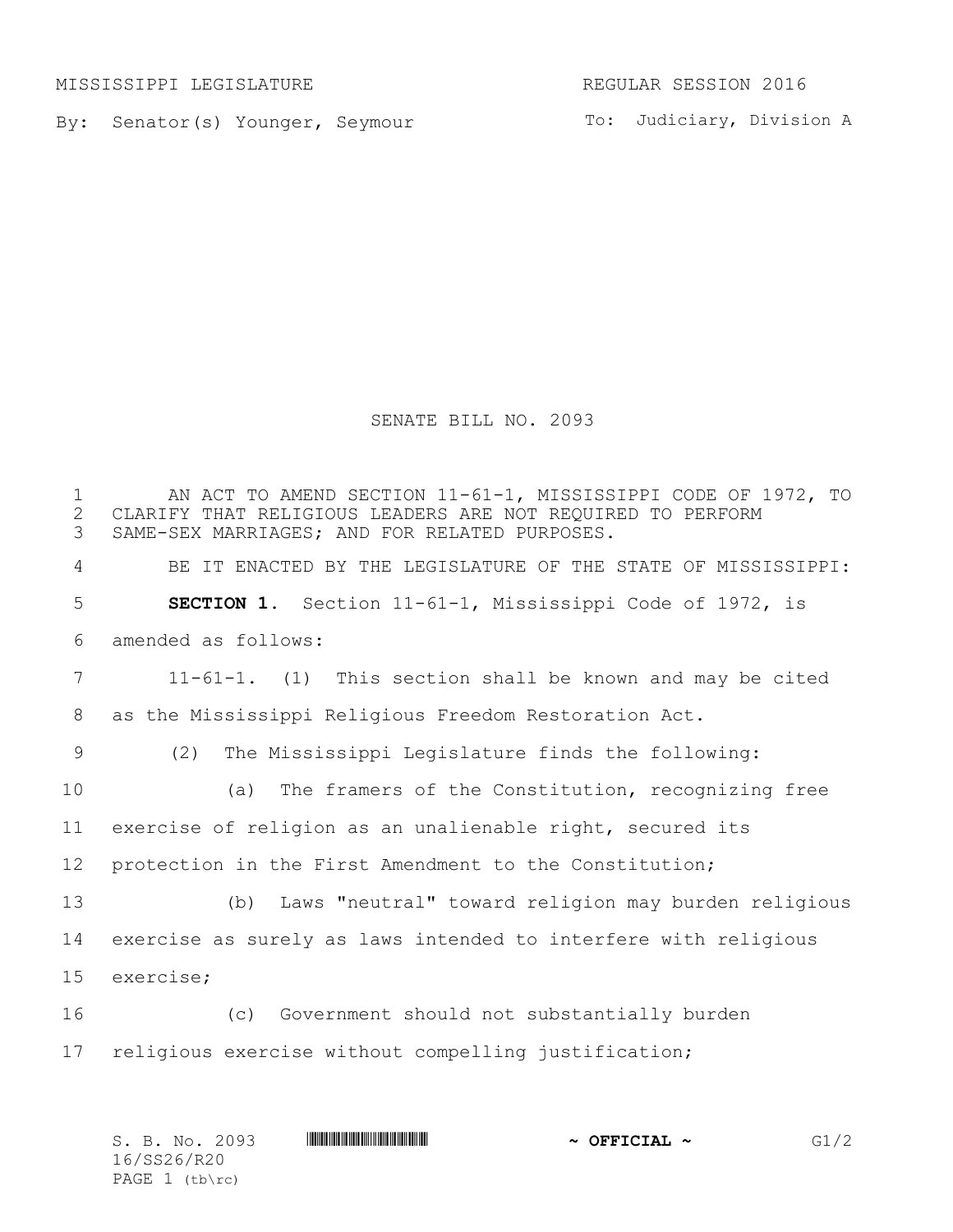(d) In *Employment Division v. Smith*, 494 U.S. 872 (1990), the United States Supreme Court virtually eliminated the requirement that the government justify burdens on religious exercise imposed by laws neutral toward religion; and

 (e) The compelling interest test as set forth in prior federal court rulings is a workable test for striking sensible balances between religious liberty and competing prior governmental interests.

(3) The purposes of this section are as follows:

 (a) To restore the compelling interest test as set forth in *Sherbert v. Verner*, 374 U.S. 398 (1963), and *Wisconsin v. Yoder*, 406 U.S. 205 (1972), and to guarantee its application in all cases where free exercise of religion is substantially burdened; and

 (b) To provide a claim or defense to persons whose religious exercise is substantially burdened by government.

 (4) As used in this section, the following words shall have the following meanings:

 (a) "Government" means any branch, department, agency, instrumentality or political subdivision of the State of Mississippi and any official or other person acting under color of law of the State of Mississippi.

 (b) "Demonstrates" means to meet the burdens of going forward with the evidence and of persuasion.

S. B. No. 2093 **\*\*\* A SECOVER A MILLE A SECOVER A POST OF FICIAL ~** 16/SS26/R20 PAGE 2 (tb\rc)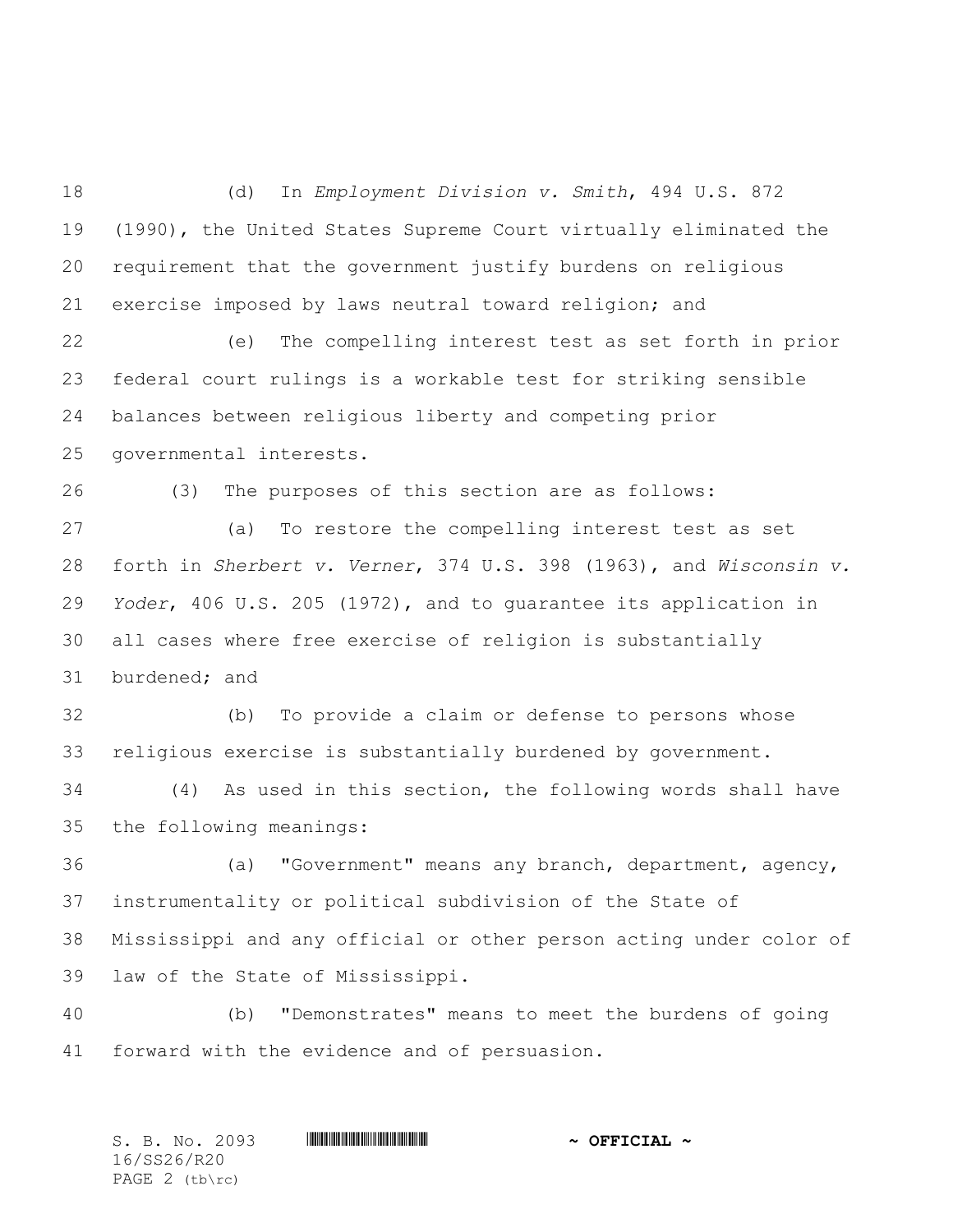(c) "Exercise of religion" means the exercise of religion under the First Amendment to the Constitution. (d) "Religious leader" means an individual who is associated with and is acting on behalf of a religious organization, including a member of clergy, a minister, a pastor, a priest, a rabbi, an imam or a spiritual advisor. (5) (a) Except as provided in paragraph (b) of this subsection, government shall not substantially burden: (i) A person's exercise of religion even if the burden results from a rule of general applicability **\* \* \***; (ii) A religious leader's exercise of religion by requiring him to perform or solemnize any marriage inconsistent with a sincerely held religious belief that marriage is the union of one man and one woman. (b) Government may substantially burden a person's or religious leader's exercise of religion only if it demonstrates that application of the burden to the person: (i) Is in furtherance of a compelling governmental interest; and (ii) Is the least restrictive means of furthering that compelling governmental interest. (6) A person whose religious exercise has been burdened in violation of this section may assert that violation as a claim or defense in a judicial proceeding and obtain appropriate relief against the government, as defined by subsection (4) of this

| S. B. No. 2093   | <u> Harry Harry Harry Harry Harry Harry Harry Harry Harry Harry Harry Harry Harry Harry Harry Harry Harry Harry H</u> | $\sim$ OFFICIAL $\sim$ |
|------------------|-----------------------------------------------------------------------------------------------------------------------|------------------------|
| 16/SS26/R20      |                                                                                                                       |                        |
| PAGE $3$ (tb\rc) |                                                                                                                       |                        |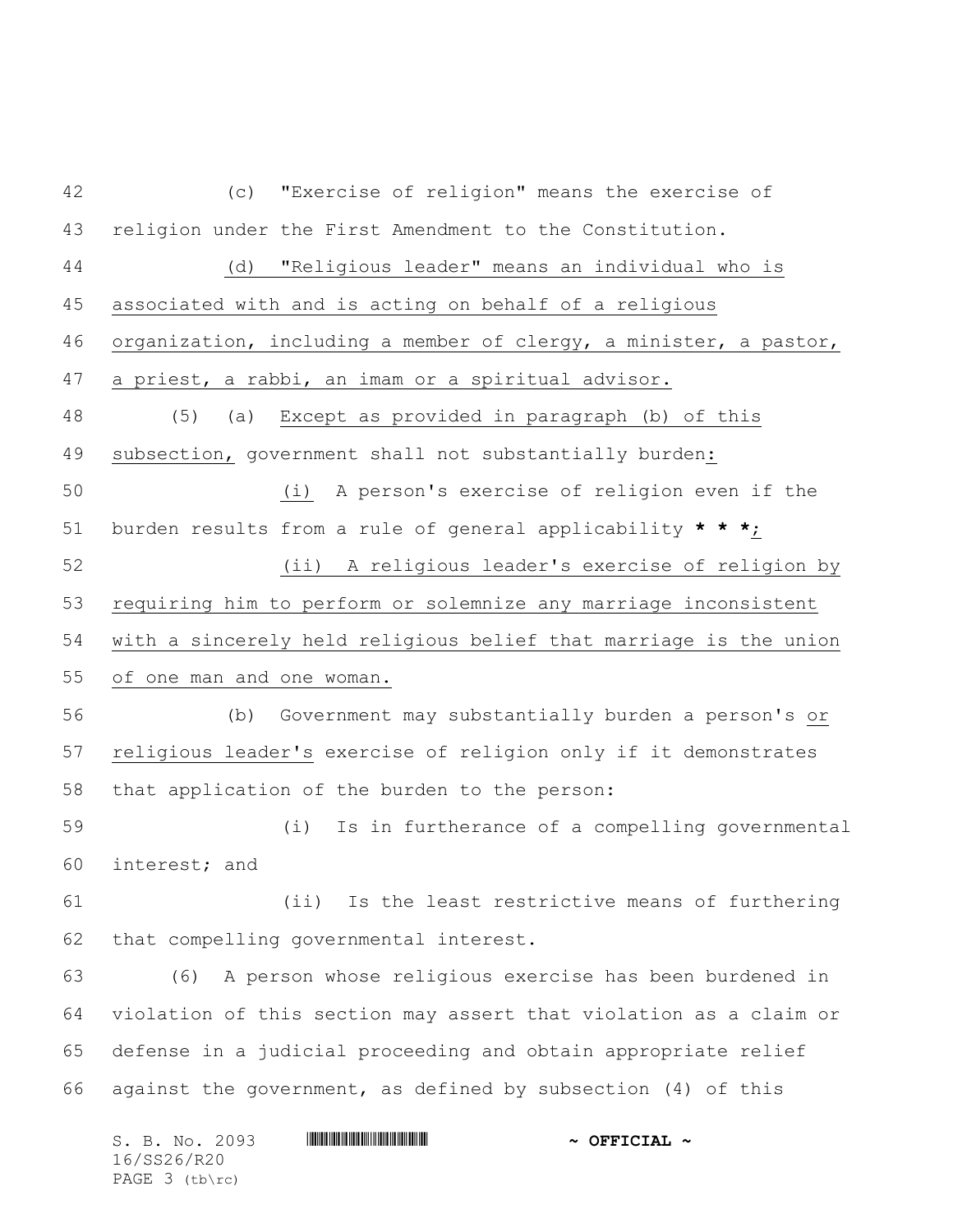section. Standing to assert a claim or defense under this section shall be the same as the general rules of standing under Article III of the United States Constitution.

 (7) (a) This section applies to all state laws, rules, regulations and any municipal or county ordinances, rules or regulations and the implementation of those laws, whether statutory or otherwise, and whether adopted before or after July 1, 2014.

 (b) Any such law, rule, regulation or ordinances adopted after July 1, 2014, shall be subject to this section unless such law explicitly excludes such application by reference to this section.

 (8) Nothing in this section shall be construed to authorize any government to burden any religious belief.

 (9) Nothing in this section shall be construed to affect, interpret, or in any way address that portion of the First Amendment prohibiting laws respecting the establishment of 84 religion. Granting government funding, benefits, or exemptions, to the extent permissible under the Establishment Clause, shall not constitute a violation of this section. As used in this subsection, the term "granting," used with respect to government funding, benefits, or exemptions, does not include the denial of government funding, benefits, or exemptions.

16/SS26/R20 PAGE 4 (tb\rc)

S. B. No. 2093 \*SS26/R20\* **~ OFFICIAL ~**